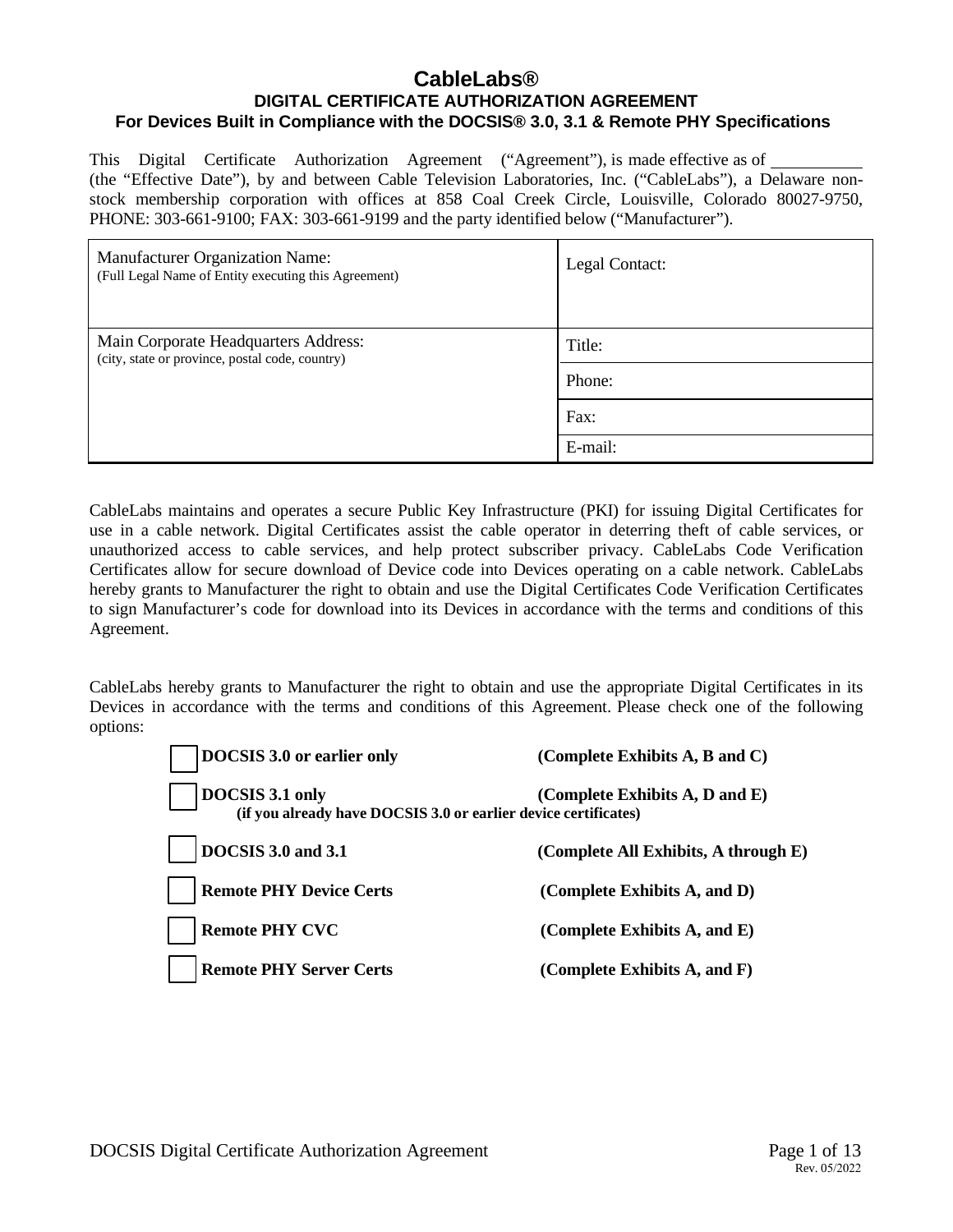#### MANUFACTURER HAS READ AND AGREES TO BE BOUND BY THE TERMS AND CONDITIONS OF THIS AGREEMENT, INCLUDING THOSE TERMS CONTAINED ON THE FOLLOWING PAGES HEREOF.

In consideration of the mutual promises and covenants contained herein, and other good and valuable consideration, the receipt and sufficiency of which is hereby acknowledged, the parties have entered into this Agreement as of the Effective Date.

| CABLE TELEVISION LABORATORIES, INC. | <b>MANUFACTURER NAME:</b> |
|-------------------------------------|---------------------------|
| By:                                 | By:                       |
| Name:                               | Name:                     |
| Title:                              | Title:                    |
| Date:                               | Date:                     |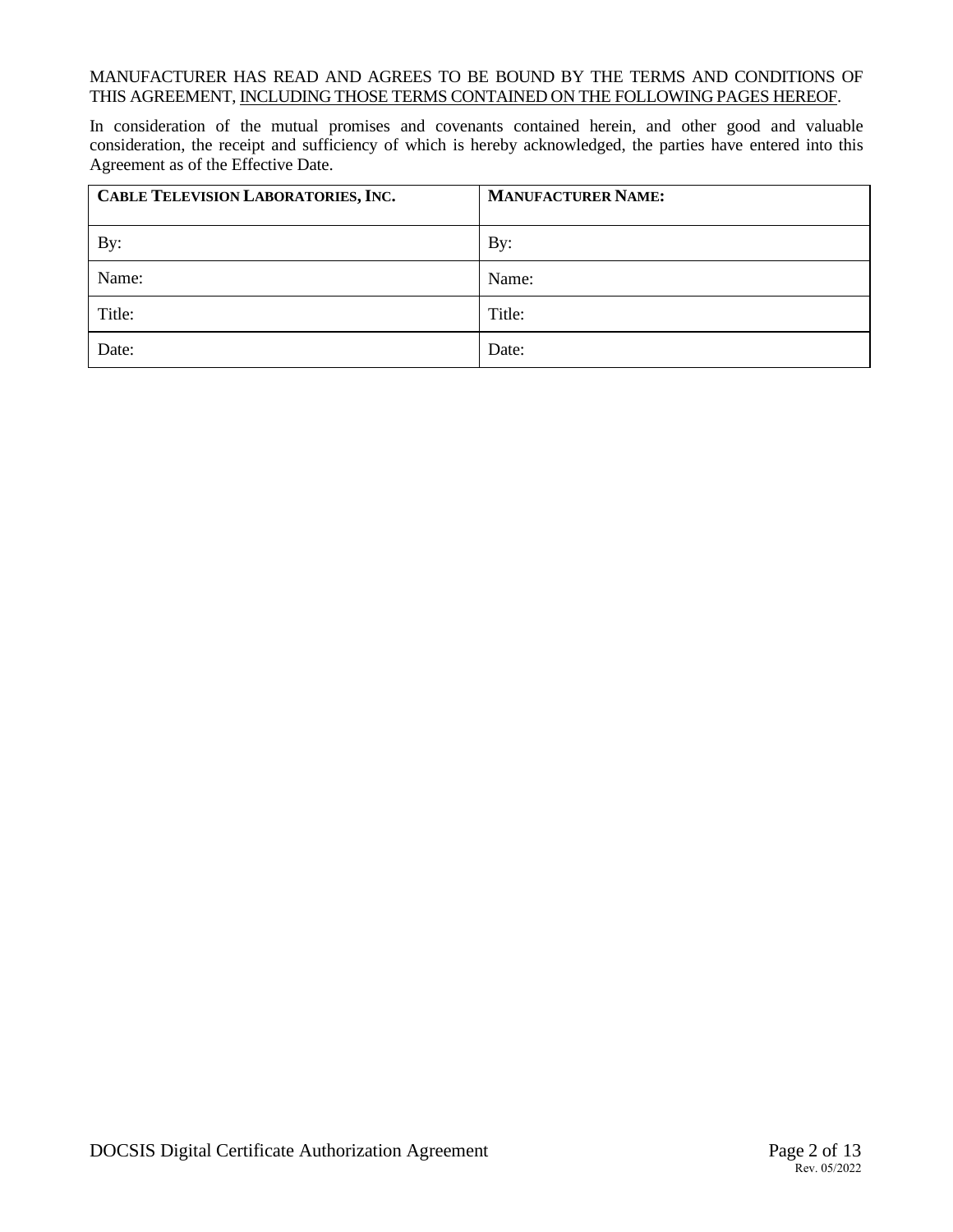### **Agreement**

### **1.0 Definitions**

- 1.1. "Certificate Manager" means a service manager identified by CableLabs that manages certain aspects of the CableLabs PKI.
- 1.2. "Compliant" means that the Device is Certified or Qualified (as defined in the CableLabs' Certification Wave Guidelines) by the DOCSIS Certification Board; or the device, in CableLabs' ultimate determination, is constructed to the appropriate DOCSIS specification.
- 1.3. "CVC" means a code verification certificate that is signed by the DOCSIS Root CA for DOCSIS 3.0 and earlier Devices, signed by the CableLabs CVC CA for DOCSIS 3.1 Devices or signed by the Remote PHY CA, as is appropriate. A CVC is a type of Digital Certificate.
- 1.4. "Device" means a Manufacturer's Compliant product.
- 1.5. "Device Certificate" means a Digital Certificate installed in a Device to authenticate the Device to the cable network.
- 1.6. "Digital Certificate" means an electronic identification key that allows for the authentication of Devices on the cable network or, in the case of a CVC, ensures secure software downloads from a cable operator to a cable subscriber.
- 1.7. "CA" means a Certification Authority, which is hosted by a third party and is signed by the Root CA.
- 1.8. "Root CA" means the highest CA in the DOCSIS PKI and is the trust point for all certificates that are issued by the DOCSIS PKI.
- 1.9. "Public Key Infrastructure" (PKI) means the architecture, organization, techniques, practices, and procedures that collectively support the implementation and operation of a digital certificate-based public key cryptographic system.
- 1.10. "Wrongful Use" means Manufacturer has knowingly or with gross negligence embedded a Digital Certificate in any other product or application that is not Compliant.

### **2.0 Digital Certificate Authorization**

2.1. Upon receipt of a complete and executed Agreement, payment of appropriate fees (see section 5.0), the Manufacturer's information (see **Exhibit A**), the Naming Documents (see **Exhibit B, C, D, E, & F**), a Certificate Signing Request (CSR) file in PKCS#10 format (for **Exhibit C & E**), and verification of Manufacturer's identity for security purposes, CableLabs will authorize Manufacturer to receive Digital Certificates.

#### **3.0 Use of Digital Certificates and Request/Receipt of Certificates**

- 3.1. **Embedding of Digital Certificates.** Manufacturer shall not embed the Digital Certificates in any Device that is not Compliant or that is associated with a private key that Manufacturer knows or should have known was stolen, intercepted or otherwise compromised in any way.
- 3.2. **Security of Digital Certificate Private Keys.** Manufacturer shall safeguard the Digital Certificates and associated private keys to ensure that the private keys are not lost, stolen, embedded in a product other than a Device, or otherwise used in a manner that may compromise, or actually does compromise, the CableLabs PKI, as CableLabs may determine in its sole discretion. Manufacturer shall immediately notify CableLabs at pkiops@cablelabs.com if Manufacturer's digital certificates, including the CVC, are thought to be or are actually, lost, stolen or otherwise compromised.
- 3.3. **Manufacturer is solely liable for all code signed with the Manufacturer's CVC.** Manufacturer is responsible to ensure that the code signed with the Manufacturer's CVC works appropriately, does not cause harm to those who rely upon the code, that the code operations are lawful, and that the code does not infringe intellectual property rights. **Manufacturer shall ensure that its CVC shall only be used**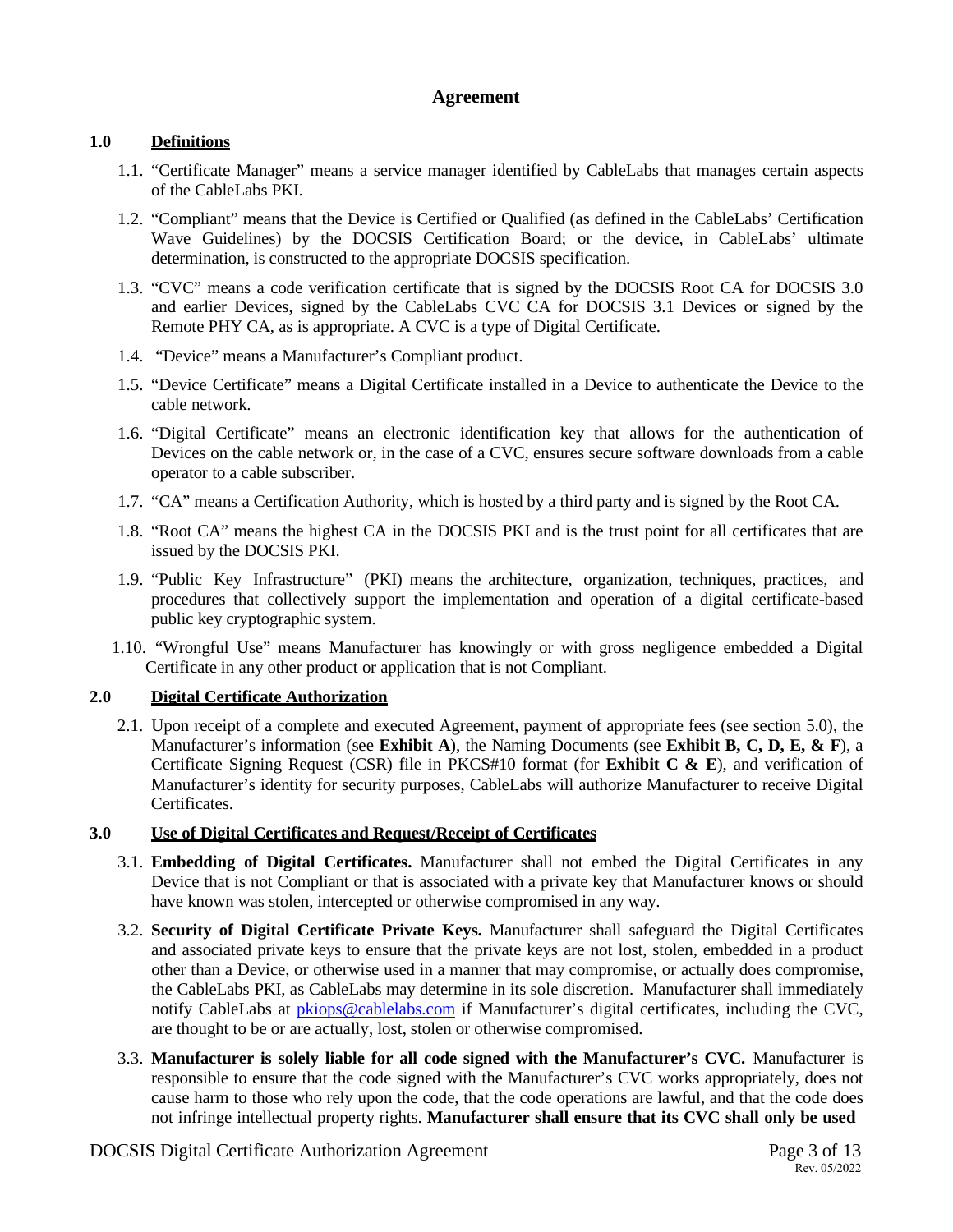#### **to sign its own Device code.**

- 3.4. **Automated Request/Receipt of Digital Certificates.** Within thirty (30) days after receipt of the Annual Maintenance Fee, CableLabs shall cause the Certificate Manager to activate a Manufacturer account for securely obtaining Digital Certificates in an automated fashion.
- 3.5. **No Other Rights.** CableLabs retains all right, title, and interest in and to CableLabs' Root CAs and CableLabs' Intermediate CAs and any associated trade secrets or other proprietary information associated therewith that is provided by CableLabs to Manufacturer herein. CableLabs grants no rights in any trademark, trade name, service mark, business name or goodwill in the trademarks "CableLabs" or "DOCSIS".

#### **4.0 Term and Termination**

- 4.1. **Term**. The term of this Agreement shall begin on the Effective Date and shall continue until terminated earlier under the provisions of this Section.
- 4.2. **Termination by Manufacturer.** Manufacturer may terminate this Agreement, with or without cause, by giving CableLabs sixty days written notice of such termination.
- 4.3. **Termination by CableLabs.** CableLabs may terminate this Agreement for material breach of this Agreement by Manufacturer, where such breach is not cured within sixty days of notice to Manufacturer; or, where such breach is incapable of cure at the time of the material breach. Examples of breach include, but are not limited to: Manufacturer's Device Certificate private keys have been lost, stolen, intercepted or otherwise compromised in any way, a court or governmental agency orders CableLabs to revoke Manufacturer authorization, or a series of non-material breaches of this Agreement by Manufacturer.
- 4.4. **Termination for Wrongful Use.** If this Agreement is terminated due to Wrongful Use, in addition to revoking CableLabs' authorization for Manufacturer to receive Digital Certificates, CableLabs shall receive all revenue Manufacturer receives from Wrongful Use. CableLabs' receipt of revenue from Wrongful Use is in addition to any damages CableLabs is entitled to receive by law.
- 4.5. **Effect of Agreement Termination or Certificate Revocation.** If this Agreement is terminated, or Digital Certificates are revoked, Manufacturer shall discontinue using such Digital Certificate(s) and cease embedding or otherwise using such Digital Certificate(s) in any or all affected Device(s). Manufacturer shall keep secret or destroy any unused or revoked Digital Certificates and any associated private keys, and take such other action as is reasonably directed by CableLabs. Notwithstanding any termination of this Agreement, un-revoked Digital Certificate(s) used in Device(s) that are no longer under the control of Manufacturer shall be valid until the expiration of their validity period as stated in the DOCSIS or Remote PHY specifications.

#### **5.0 Fees**

- 5.1. **Fees**. Manufacturer shall pay to CableLabs in advance. (Please contact CableLabs at pkiops@CableLabs.com for fee information). CableLabs may, upon thirty (30) days' prior notice, modify the Fees.
- 5.2. **Applicable Taxes**. CableLabs is exempt from income tax in the United States under Section 501(c)(6) of the Internal Revenue Code. The Fees paid by Manufacturer hereunder are exclusive of, and Manufacturer shall pay, all sales, use, value added, excise, income tax, withholding tax, and any and all other taxes (other than income taxes) or other costs or fees that may be levied upon either party by taxing authorities other than the United States in connection with this Agreement (except for taxes based on CableLabs' employees) and shall pay all income taxes that may be levied upon Manufacturer.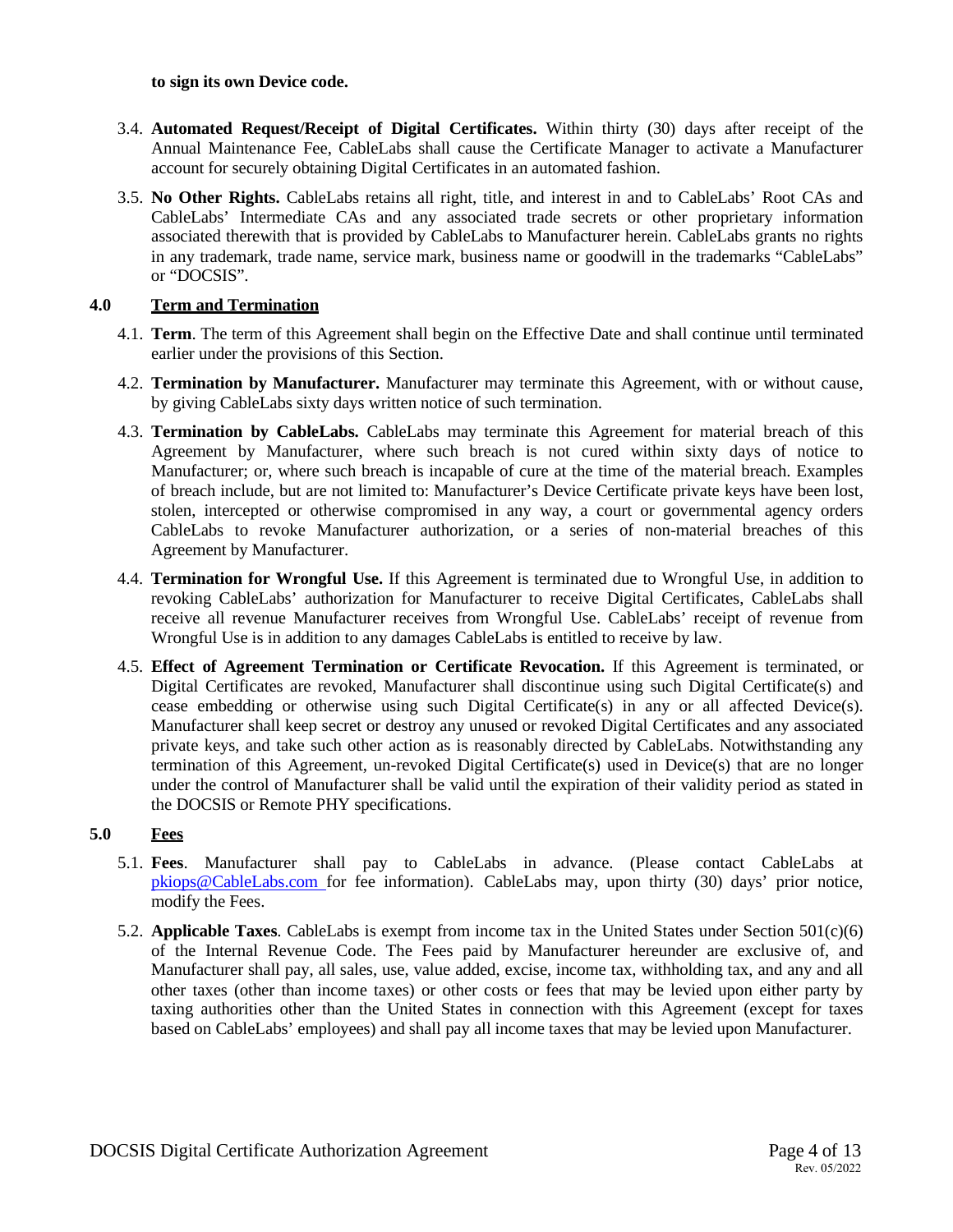#### **6.0 Warranty, Indemnity, Limitation of Liability**

- 6.1. **Indemnification**. Manufacturer shall indemnify and hold harmless CableLabs, its members, directors, employees, and agents (including the entity that holds the Root Certificates and the CA Certificates that issue the CVCs and Device Certificates), for any claim arising from or related to Manufacturer's use and implementation of the Digital Certificates, including, without limitation, Wrongful Use. Such indemnification obligations shall be subject to: (i) CableLabs notifying Manufacturer, in writing of any such claim and (ii) Manufacturer having the sole control of the defense and all negotiations for any settlement or compromise of such claim, provided, however, that CableLabs may participate in such defense using counsel of its own choice and at its sole expense.
- 6.2. **Disclaimer of Warranties. TO THE MAXIMUM EXTENT PERMITTED BY LAW:** THE DIGITAL CERTIFICATES, USE OF WHICH IS AUTHORIZED HEREUNDER, ARE PROVIDED "AS IS" AND CABLELABS DISCLAIMS ALL REPRESENTATIONS AND WARRANTIES, FOR THE DIGITAL CERTIFICATES, INCLUDING ANY IMPLIED WARRANTY OF MERCHANTABILITY, FITNESS FOR A PARTICULAR PURPOSE, QUIET ENJOYMENT, ACCURACY, SECURITY, OR NON-INFRINGEMENT.
- 6.3. **Limitation of Liability**. **TO THE MAXIMUM EXTENT PERMITTED BY LAW**: WITH THE EXCEPTION OF MANUFACTURER'S "WRONGFUL USE", IN NO EVENT WILL EITHER PARTY BE LIABLE UNDER THIS AGREEMENT FOR ANY SPECIAL, INDIRECT, CONSEQUENTIAL, OR PUNITIVE DAMAGES INCLUDING, WITHOUT LIMITATION, DAMAGES WHICH REFLECT LOST BUSINESS, PROFITS OR REVENUE OBTAINED OR LOST, OR THE COSTS OF RECONSTRUCTING DATA OR REBUILDING DEVICES, WHETHER DAMAGES OF THIS NATURE WERE FORESEEABLE OR NOT, AND EVEN IF THAT PARTY HAD BEEN ADVISED THAT DAMAGES OF THIS NATURE WERE POSSIBLE. IN NO EVENT SHALL EITHER PARTY BE LIABLE UNDER THIS AGREEMENT TO THE OTHER PARTY FOR ANY AMOUNT EXCEEDING THE FEES ACTUALLY RECEIVED BY CABLELABS FROM MANUFACTURER.
- 6.4. **Manufacturer Liability for Manufacturer Supplied Information**. Manufacturer is solely liable for the resulting Digital Certificates created from the information Manufacturer provides in the exhibits attached hereto and incorporated by this reference. **Failure to completely and correctly complete the attached exhibits will result in incorrect Digital Certificates.**

### **7.0 General**

- 7.1. **Notices**. Any notices, required or permitted to be made or given to either party pursuant to this Agreement shall be in writing and shall be delivered to the address set forth on the first page, or to such other address as the receiving party may have designated by written notice given to the other party. Legal notices shall be sent to the person listed as the Legal Contact. Technical notices shall be sent to the name listed as the Technical Contact.
- 7.2. **Export**. Manufacturer shall not export or re-export (directly or, knowingly indirectly) any Digital Certificates, documentation, or other technical data without complying with the U.S. Export Administration Act and the associated regulations.
- 7.3. **Audit**. CableLabs or its duly authorized representatives shall be permitted, upon reasonable notice, and subject to appropriate non-disclosure terms, to inspect all records pertaining to the Digital Certificates, including, without limitation, records related or pertaining to the security, usage, and distribution of the Digital Certificates. The inspections may be made notwithstanding termination of this Agreement while any outstanding claim remains unsettled in the view of either party. In the event CableLabs needs to conduct an audit due to a discrepancy discovered in a prior audit, CableLabs may charge Manufacturer for reasonable airfare, meals and lodging for such subsequent audit.
- 7.4. **Irreparable Harm**. Manufacturer acknowledges and agrees that due to the unique and sensitive nature of the use of the Digital Certificates authorized hereunder, including any private keys therein, there can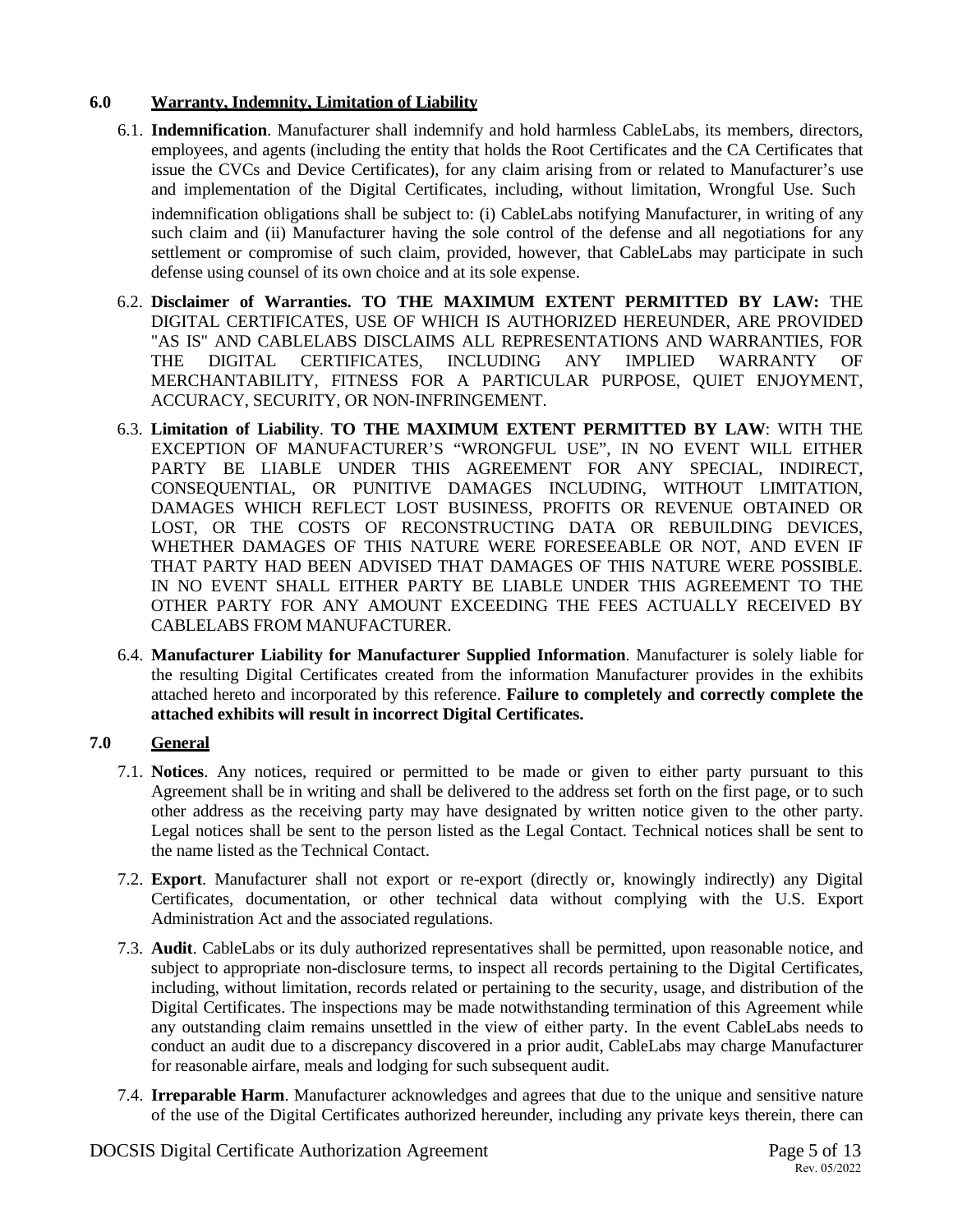be no adequate remedy at law for breach of Manufacturer's obligations hereunder, that such breach or unauthorized use or release of the Digital Certificates will cause material damage and result in irreparable harm. Therefore, upon any such breach or any threat thereof, CableLabs shall be entitled to appropriate equitable relief in addition to whatever remedies it might have at law.

- 7.5. **Amendments**. No amendment or modification hereof shall be valid or binding upon the parties unless made in writing and signed by both parties hereto.
- 7.6. **Waiver**. Any waiver by either party hereto of any breach of this Agreement shall not constitute a waiver of any subsequent or other breach.
- 7.7. **Survival**. Sections 1, 3.1, 3.2, 3.3,4.4, 4.5, 6, 7.3, 7.7, 7.9, 7.10, and 7.11 shall survive any termination of the Agreement.
- 7.8. **Assignment**. Manufacturer may not assign this Agreement without the express, prior written approval of CableLabs.
- 7.9. **Entire Agreement.** This Agreement embodies the entire understanding of the parties with respect to the subject matter hereof and merges all prior discussions between them, and neither of the parties shall be bound by any conditions, definitions, warranties, understandings or representations with respect to the subject matter hereof other than as expressly provided herein.
- 7.10. **Severability.** If any provision of this Agreement shall be held to be invalid, illegal or unenforceable, the validity, legality and enforceability of the remaining provisions shall not be in any way affected or impaired thereby.
- 7.11. **Governing Law; Forum.** This Agreement shall be construed in accordance with the law of the state of Colorado, without regard to its conflict of laws rules. The parties here by agree to exclusive jurisdiction and venue in the federal/state courts located in the city and county of Denver, Colorado.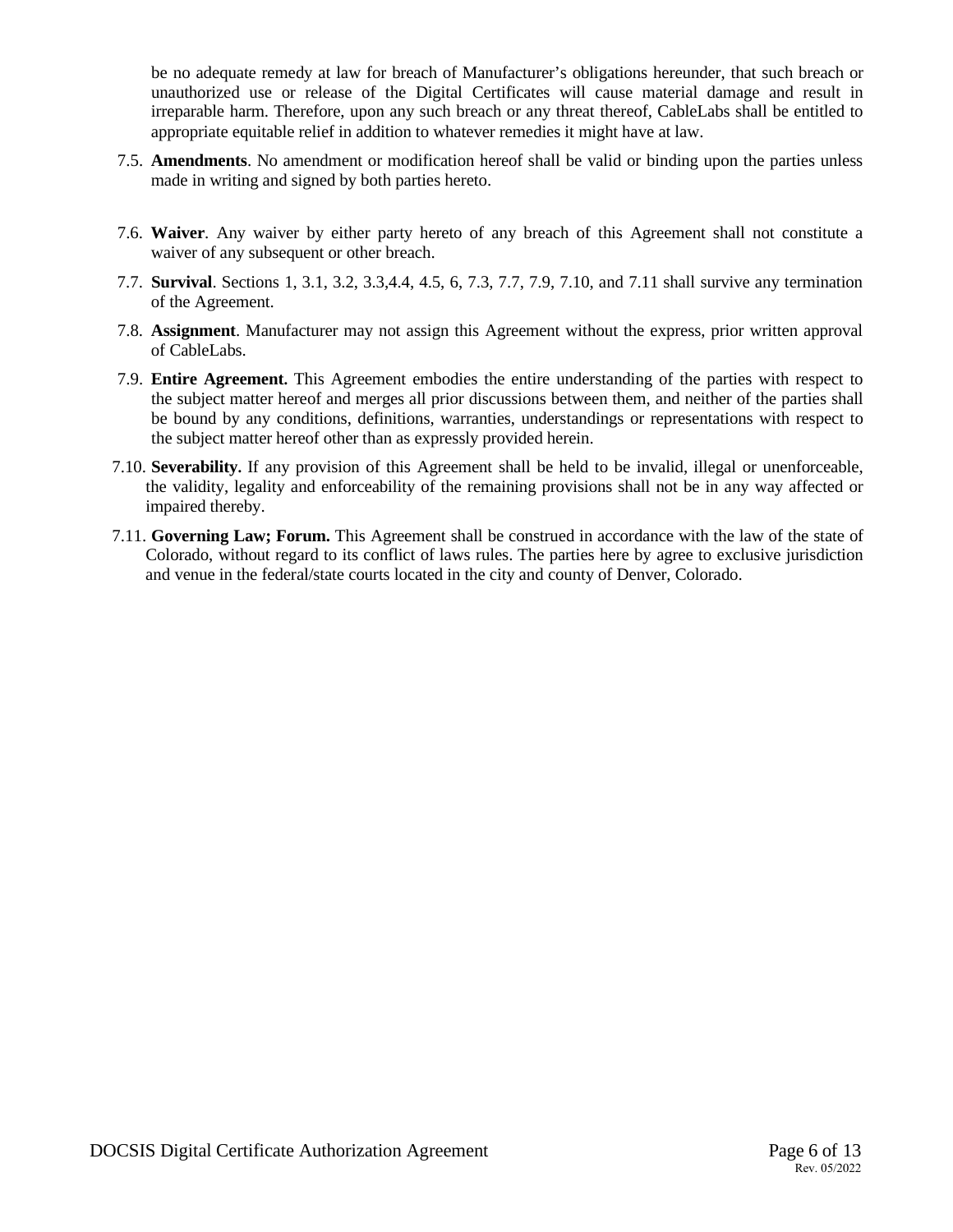# **EXHIBIT A MANUFACTURER INFORMATION**

#### NOTE: PLEASE COMPLETE ALL FIELDS ACCURATELY WITH THE APPROPRIATE

#### NAMES AND OTHER INFORMATION

#### *Notes:*

- 1) Fields marked with (\*) are compulsory for the specified section.
- 2) When entering phone or fax numbers ensure that you **include country and area codes.**
- 3) **Organization name** is a compulsory field and **MUST** be the **legally registered business name**.
	- a. Use of special characters such as  $\left( \right) \& * \% \$   $\# \mathcal{Q} \right)$   $+ = \sqrt{\ }$  is not permitted.

#### **CORPORATE INFORMATION:**

Manufacturer Organization Name\*: (Full Legal Name or Registered Trade Name)

Legal Headquarters Address\*: (city, state or province, postal code, country)

#### D-U-N-S Number:

Providing Your DUNS number in advance can assist in the Authentication process. If you do not know your company's D-U-N-S number, you can look it up at http://www.dnb.com. Note: The Legal Company Name and Corporate Address listed above must match the information that is listed in the D-U-N-S Database.

#### **MANUFACTURER'S CORPORATE CONTACT:**

This person must work for the organization requesting this service and is responsible for the device manufacturing system. This individual will authorize the other account contacts including administrators who will request Certificates from CableLabs. This person may periodically receive emails regarding issues or events occurring with this service.

| First Name*:         | Last Name*: |
|----------------------|-------------|
| Title <sup>*</sup> : | $E$ -mail*: |
| Phone <sup>*</sup> : | Fax:        |

#### **PRIMARY ADMINISTRATOR CONTACT:**

This is the person who is authorized to request and receive certificates.

| $N$ O<br>YES<br>Same as the Corporate Contact? |                  |  |
|------------------------------------------------|------------------|--|
| First Name*:                                   | Last Name*:      |  |
| Title*:                                        | $E$ -mail*:      |  |
| Phone <sup>*</sup> :                           | Fax:             |  |
| Address*:                                      | City and State*: |  |
| Zip/Postal Code*:                              | Country $*$ :    |  |

DOCSIS Digital Certificate Authorization Agreement Page 7 of 13

**\*\* The NotAfter date may vary plus or minus a few days.** Rev. 05/2022 \* **The manufacturer's company name in the Cable Modem device certificate must match the company name in the CVC.**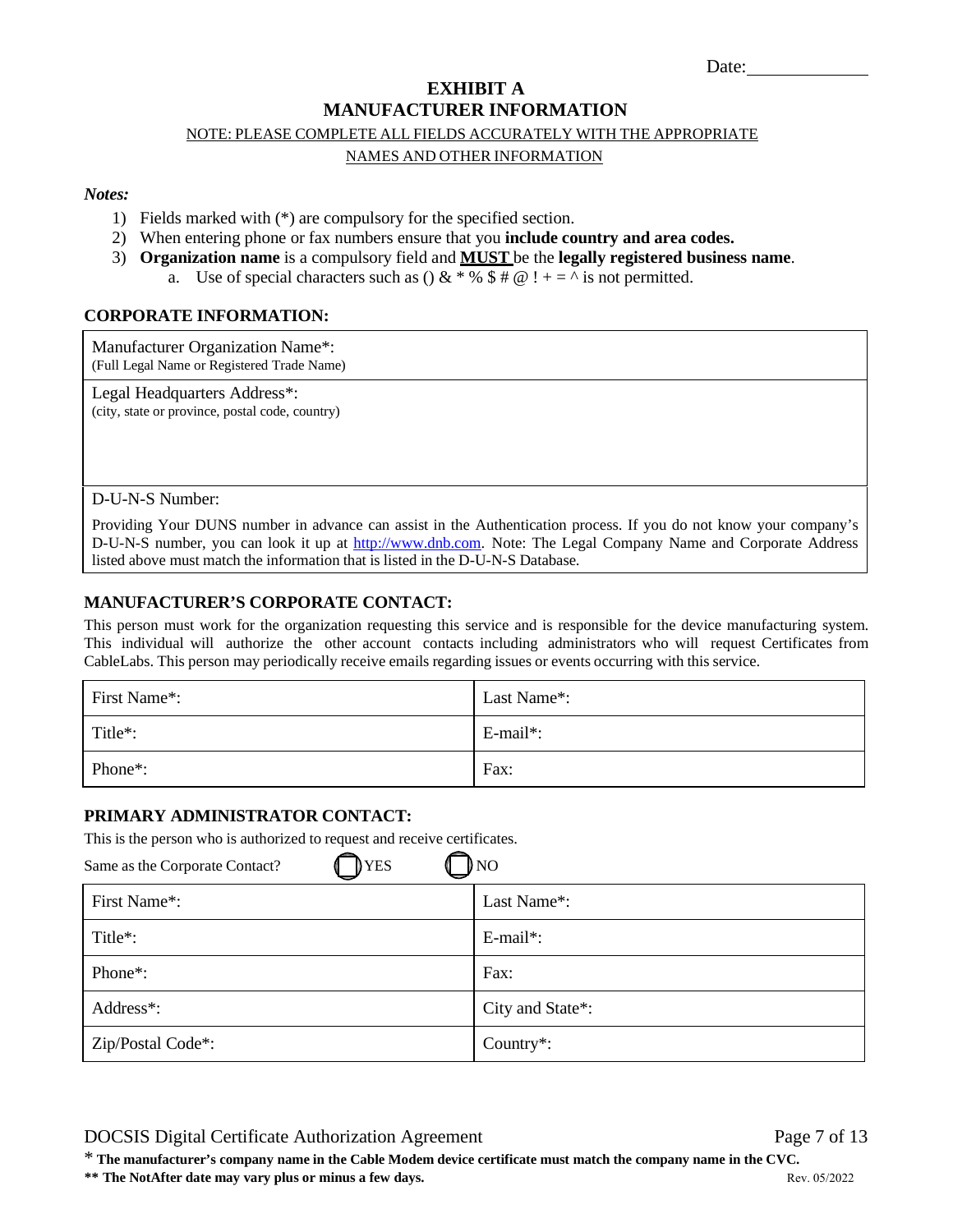#### **SECOND ADMINISTRATOR CONTACT:**

This person is authorized to back-up the primary administrator contact. This person is also authorized to request and receive certificates.

| First Name*:         | Last Name*:      |
|----------------------|------------------|
| Title <sup>*</sup> : | $E$ -mail*:      |
| Phone <sup>*</sup> : | Fax:             |
| Address*:            | City and State*: |
| Zip/Postal Code*:    | Country $*$ :    |

### **MANUFACTURER'S TECHNICAL CONTACT**

This is a technical contact, typically in development engineering, authorized to discuss technical issues related to the DOCSIS PKI with CableLabs.

| First Name*:         | Last Name*: |
|----------------------|-------------|
| Title <sup>*</sup> : | E-mail*:    |
| Phone <sup>*</sup> : | Fax:        |

### **MANUFACTURER'S LEGAL CONTACT**

This person will receive a copy of any contractual related notices.

| First Name*:                   | Last Name*:      |
|--------------------------------|------------------|
| Title*:                        | $E$ -mail*:      |
| Phone <sup>*</sup> :           | Fax:             |
| Address*:                      | City and State*: |
| Zip/Postal Code <sup>*</sup> : | Country $*$ :    |

#### **MANUFACTURER'S BILLING CONTACT:**

This is the person responsible for payment and notifying CableLabs of any billing changes, for example an accounts payable representative.

| First Name*:                   | Last Name*:            |
|--------------------------------|------------------------|
| Title <sup>*</sup> :           | $E$ -mail*:            |
| Phone <sup>*</sup> :           | Fax:                   |
| Address*:                      | City and State*:       |
| Zip/Postal Code <sup>*</sup> : | Country <sup>*</sup> : |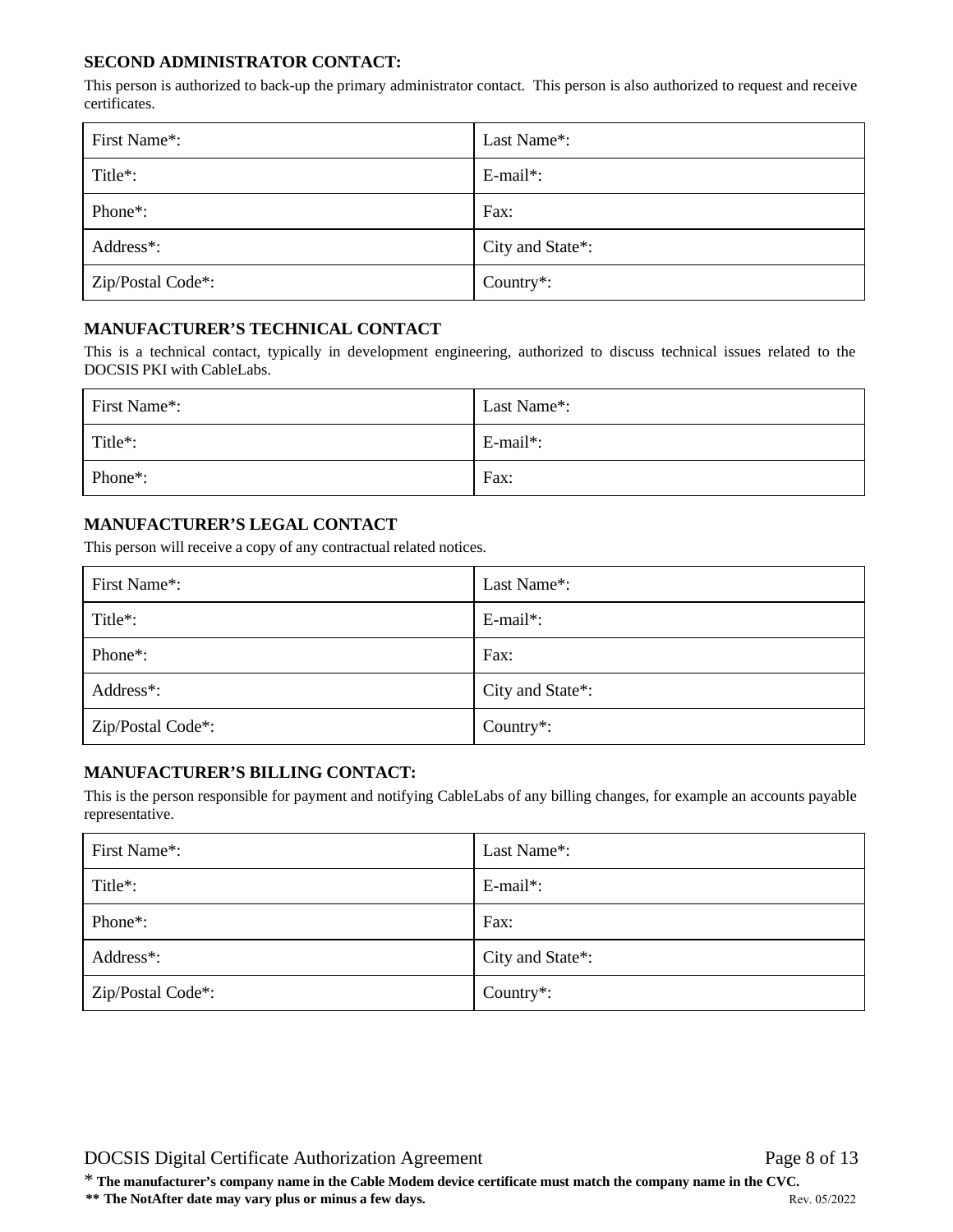#### EXHIBIT B

### **DOCSIS® CABLE MODEM DEVICE CERTIFICATE NAMING APPLICATION**

(for use with DOCSIS 3.0 and earlier devices)

#### **NAMING DOCUMENT FOR END-ENTITY DEVICE CERTIFICATES**

Please complete the Requestor Information section and the Subject DN of the Certificate Format.

#### **Requestor Information:**

Manufacturer Organization Name:

Contact Name: Phone:

Contact E-mail:

#### **Certificate Format:**

| To Be Completed by Manufacturer |                                                                                              |  |
|---------------------------------|----------------------------------------------------------------------------------------------|--|
| <b>Base Certificate</b>         |                                                                                              |  |
| Subject DN                      | $c =$                                                                                        |  |
|                                 | $\Omega$                                                                                     |  |
|                                 | $\alpha$                                                                                     |  |
|                                 | $cn = \langle MAC \text{ Address} \rangle$ (to be entered via the account requesting portal) |  |

| For CableLabs and CA Use Only     |                |                                                                        |              |                                            |  |
|-----------------------------------|----------------|------------------------------------------------------------------------|--------------|--------------------------------------------|--|
| Version                           |                | v3                                                                     |              |                                            |  |
| Serial number                     |                |                                                                        |              | Unique Positive Integer assigned by the CA |  |
| <b>Issuer DN</b>                  |                | c=US                                                                   |              |                                            |  |
|                                   |                | o=CableLabs                                                            |              |                                            |  |
|                                   |                | ou=DOCSIS                                                              |              |                                            |  |
|                                   |                | ou=D CA00004                                                           |              |                                            |  |
|                                   |                | cn=CableLabs Cable Modem Certificate Authority                         |              |                                            |  |
| notBefore                         |                | yymmdd000000Z (Key Ceremony Date)                                      |              |                                            |  |
| notAfter                          |                | yymmdd235959Z (20 years**)                                             |              |                                            |  |
| Public Key Algorithm              |                | sha1withRSAEncryption (1 2 840 113549 1 1 5)                           |              |                                            |  |
| Keysize                           |                | $1024$ -bits                                                           |              |                                            |  |
| Parameters                        |                | <b>NULL</b>                                                            |              |                                            |  |
| <b>Standard Extensions OID</b>    |                | <b>Include Criticality Value</b>                                       |              |                                            |  |
| keyUsage                          | $\{id-ce 15\}$ | X                                                                      | <b>FALSE</b> | n/a                                        |  |
| digitalSignature                  |                | Set                                                                    |              |                                            |  |
| keyEncipherment                   |                | Set                                                                    |              |                                            |  |
| authorityKeyIdentifier {id-ce 35} |                | $\boldsymbol{X}$<br><b>FALSE</b><br>Calculated per Method 1            |              |                                            |  |
| keyIdentifier                     |                | <same as="" ca="" certificate="" in="" subjectkeyidentifier=""></same> |              |                                            |  |

By signing this document, you are hereby authorizing CableLabs to set your Device Certificates to the extensions as noted above.

*Approved by Customer's Technical or Administrator Contact Date*

#### DOCSIS Digital Certificate Authorization Agreement Page 9 of 13

\* **The manufacturer's company name in the Cable Modem device certificate must match the company name in the CVC.**

**\*\* The NotAfter date may vary plus or minus a few days.** Rev. 05/2022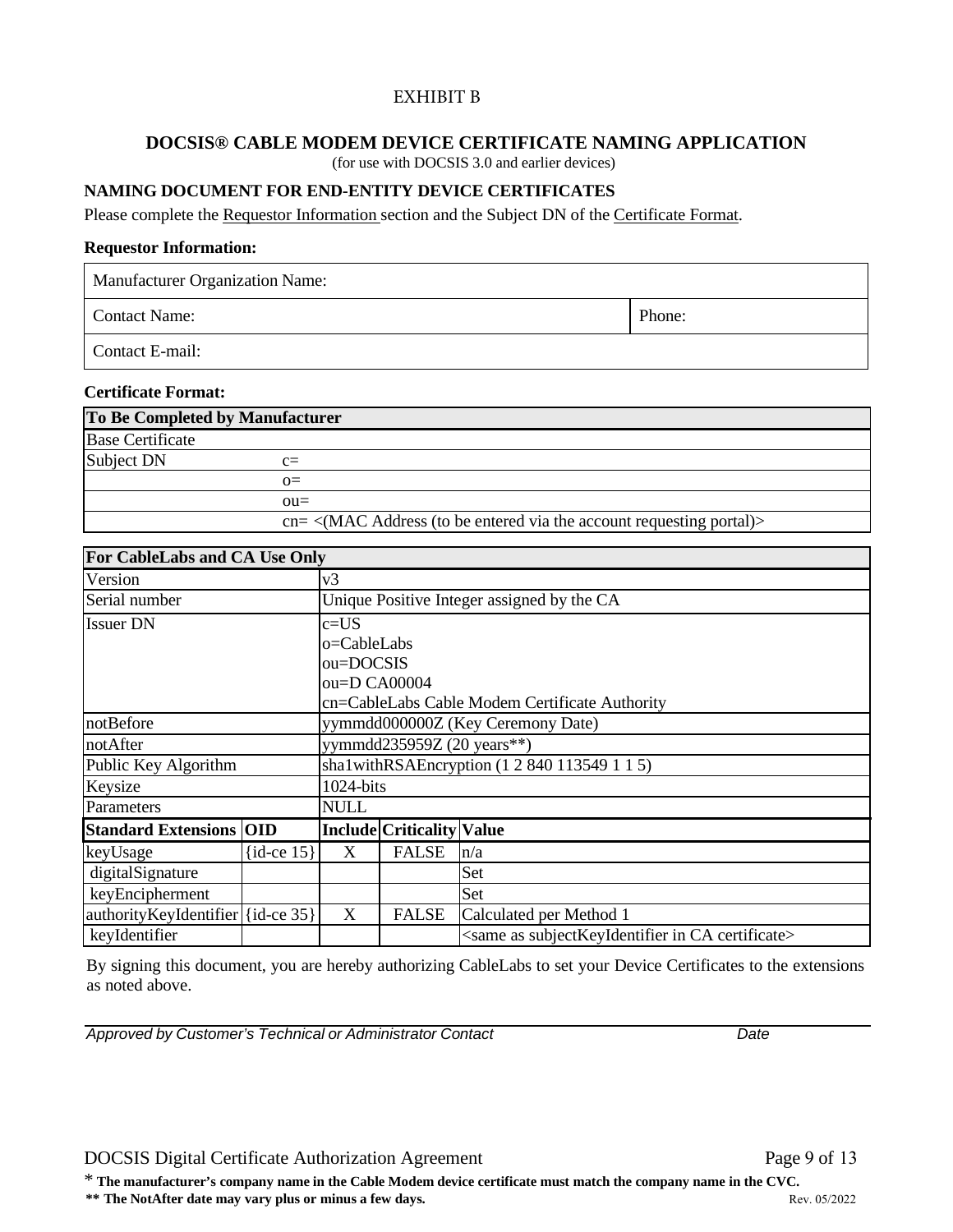# **EXHIBIT C**

## **DOCSIS MANUFACTURER (SIGNER) CVC NAMING APPLICATION**

(for use with DOCSIS 3.0 and earlier devices)

| <b>Certificate to issue:</b> | DOCSIS Manufacturer (Signer) CVC |
|------------------------------|----------------------------------|
| Date of this application:    |                                  |
| Company name:                |                                  |
| Contact name:                |                                  |
| Contact phone:               |                                  |
| Contact e-mail:              |                                  |

## **Base Certificate Value Version** Serial Number Integer Issuer DN c= US o= Data Over Cable Services Interface Specifications ou= Cable Modems cn= DOCSIS Cable Modem Root Certificate Authority Subject DN  $|c=$  $o=$ ou= DOCSIS cn= Code Verification Certificate notBefore yymmdd0000002 (Key Ceremony Date) notAfter vymmdd235959Z (10 years) Public Key Algorithm sha1withRSAEncryption (1 2 840 113549 1 1 5) Keysize 2048-bits Parameters NULL **Standard Extensions OID Include Criticality Value** extendedKeyUsage {id-ce 37} X TRUE n/a<br>id-kp-codeSigning 1.3.6.1.5.5.7.3.3 id-kp-codeSigning

**\*The manufacturer's company name must match the company name in the manufacturer's CM device certificate.**

By signing this document, you are hereby authorizing CableLabs to set your CVC to the extensions as noted above.

*Approved by Customer Date*

**Certificate Format and Extensions:**

**Important!** Please send your CSR (PKCS# 10) file to: *pkiops@cablelabs.com.* 

\* **The manufacturer's company name in the Cable Modem device certificate must match the company name in the CVC.**

**\*\* The NotAfter date may vary plus or minus a few days.** Rev. 05/2022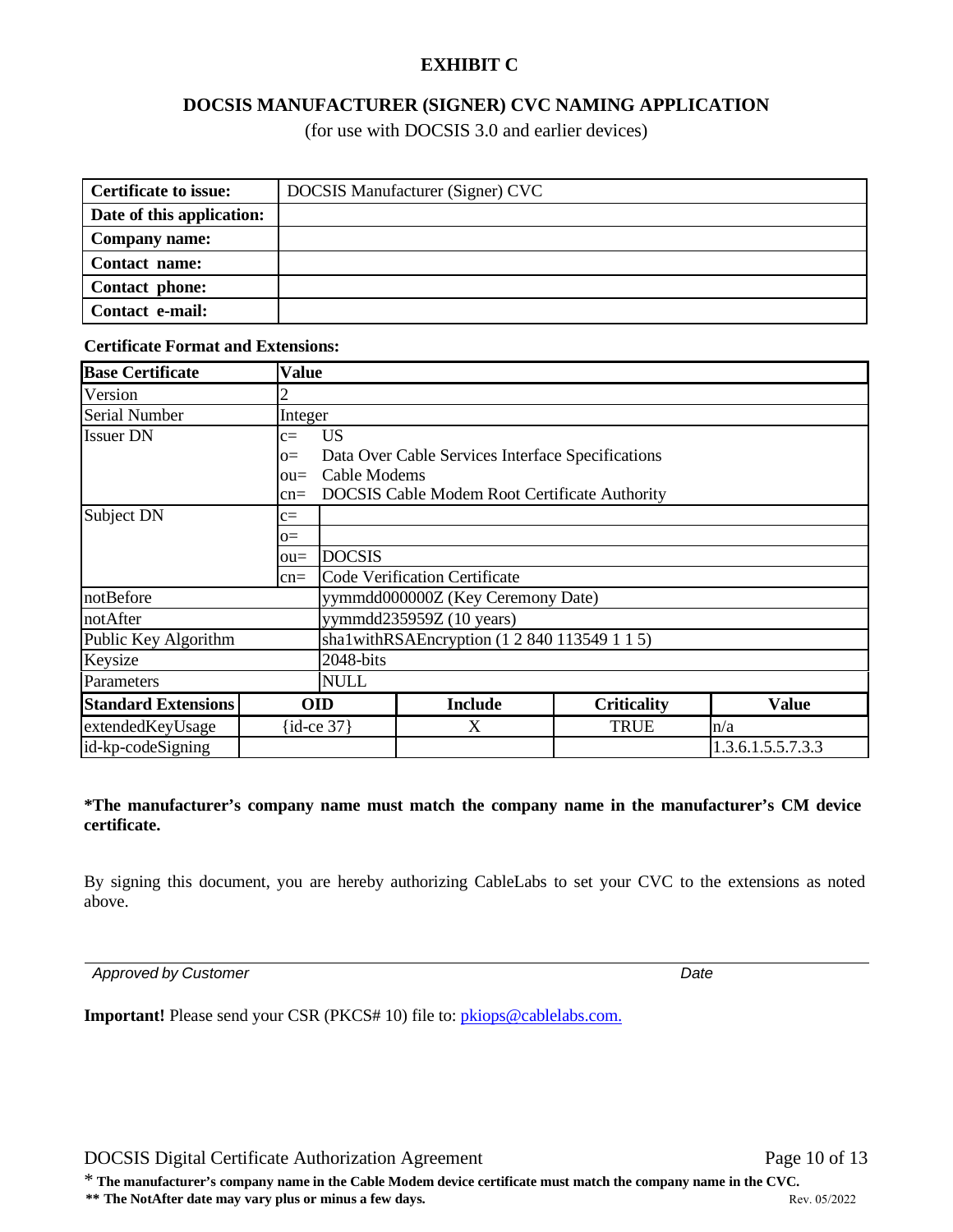### EXHIBIT D

### **DEVICE CERTIFICATE NAMING APPLICATION**

(for use with DOCSIS 3.1 & Remote PHY devices)

### **NAMING DOCUMENT FOR END-ENTITY DEVICE CERTIFICATES**

Please complete the Requestor Information section and the Subject DN of the Certificate Format. Failure to complete these sections will result in delay.

#### **Requestor Information:**

| Company Name:        |        |
|----------------------|--------|
| <b>Contact Name:</b> | Phone: |
| Contact E-mail:      |        |

#### **Certificate Format:**

| To Be Completed by Manufacturer |                                                                                              |  |  |  |
|---------------------------------|----------------------------------------------------------------------------------------------|--|--|--|
| <b>Base Certificate</b>         |                                                                                              |  |  |  |
| Subject DN                      | $c =$                                                                                        |  |  |  |
|                                 | $\Omega$                                                                                     |  |  |  |
|                                 | $OII =$                                                                                      |  |  |  |
|                                 | $cn = \langle MAC \text{ Address} \rangle$ (to be entered via the account requesting portal) |  |  |  |

| For CableLabs and CA Use Only     |                |                                                 |                                            |                                           |  |  |
|-----------------------------------|----------------|-------------------------------------------------|--------------------------------------------|-------------------------------------------|--|--|
| Version                           |                | v3                                              |                                            |                                           |  |  |
| Serial number                     |                |                                                 | Unique Positive Integer assigned by the CA |                                           |  |  |
| <b>Issuer DN</b>                  |                | $c = US$                                        |                                            |                                           |  |  |
|                                   |                | o=CableLabs                                     |                                            |                                           |  |  |
|                                   |                | ou=Device CA04                                  |                                            |                                           |  |  |
|                                   |                |                                                 |                                            | cn=CableLabs Device Certificate Authority |  |  |
|                                   |                |                                                 |                                            |                                           |  |  |
| notBefore                         |                | yymmdd000000Z (Key Ceremony Date)               |                                            |                                           |  |  |
| notAfter                          |                | yymmdd235959Z (20 years**)                      |                                            |                                           |  |  |
| Public Key Algorithm              |                | Sha256withRSAEncryption (1 2 840 113549 1 1 11) |                                            |                                           |  |  |
| Keysize                           |                | 2048-bits                                       |                                            |                                           |  |  |
| Parameters                        |                | <b>NULL</b>                                     |                                            |                                           |  |  |
| <b>Standard Extensions OID</b>    |                |                                                 | <b>Includ Criticality Value</b>            |                                           |  |  |
| keyUsage                          | $\{id-ce 15\}$ | X                                               | <b>TRUE</b>                                |                                           |  |  |
| digitalSignature                  |                |                                                 |                                            | Set                                       |  |  |
| keyEncipherment                   |                |                                                 |                                            | Set                                       |  |  |
| authorityKeyIdentifier {id-ce 35} |                | X                                               | <b>FALSE</b>                               |                                           |  |  |
| keyIdentifier                     |                |                                                 |                                            | Calculated per Method 1                   |  |  |

By signing this document you are hereby authorizing CableLabs to set your Device Certificates to the extensions as noted above.

*Approved by Customer Date*

#### DOCSIS Digital Certificate Authorization Agreement

\* **The manufacturer's company name in the Cable Modem device certificate must match the company name in the CVC.**

**\*\* The NotAfter date may vary plus or minus a few days.** Rev. 05/2022

Page 11 of 13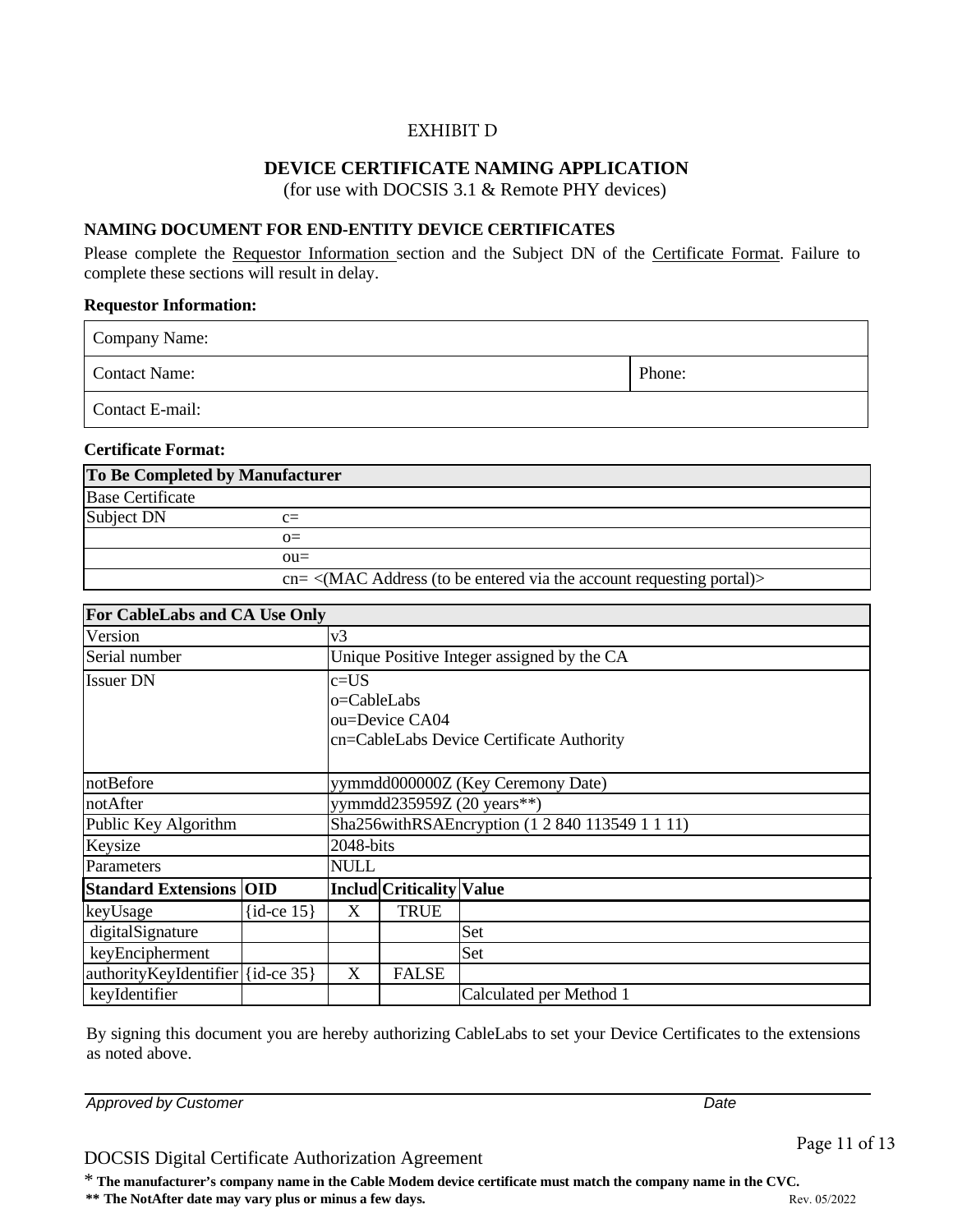# **EXHIBIT E**

## **CVC NAMING APPLICATION**

(for DOCSIS 3.1/Remote PHY)

#### **Requestor Information:**

| <b>Organization Name:</b> |        |
|---------------------------|--------|
| Date of Application:      | Phone: |
| <b>Contact Name:</b>      | Email: |

### **Certificate Format: To Be Completed by Subscriber** Subject DN c=  $Q=$ cn= Code Verification Certificate

| For CableLabs and CA Use Only             |                                                                                                                                                                                                         |                                                 |                                  |     |  |  |  |
|-------------------------------------------|---------------------------------------------------------------------------------------------------------------------------------------------------------------------------------------------------------|-------------------------------------------------|----------------------------------|-----|--|--|--|
| Version                                   |                                                                                                                                                                                                         |                                                 |                                  | v3  |  |  |  |
| Serial number                             |                                                                                                                                                                                                         | Unique Positive Integer assigned by the CA      |                                  |     |  |  |  |
| <b>Issuer DN</b>                          |                                                                                                                                                                                                         | $c = US$                                        |                                  |     |  |  |  |
|                                           |                                                                                                                                                                                                         | o=Cablelabs                                     |                                  |     |  |  |  |
|                                           |                                                                                                                                                                                                         | ou=CVC CA01                                     |                                  |     |  |  |  |
| cn= CableLabs CVC Certification Authority |                                                                                                                                                                                                         |                                                 |                                  |     |  |  |  |
| notBefore                                 | If needed, please provide the desired start date for the certificate's validity<br>period (format: YYMMDD000000Z) If no date is provided, the signing date and<br>time will be used (Key Ceremony Date) |                                                 |                                  |     |  |  |  |
| notAfter                                  |                                                                                                                                                                                                         | yymmdd $235959Z$ (up to 10 years)               |                                  |     |  |  |  |
| Public Key Algorithm                      |                                                                                                                                                                                                         | Sha256WithRSAEncryption (1 2 840 113549 1 1 11) |                                  |     |  |  |  |
| Keysize                                   | 2048-bits                                                                                                                                                                                               |                                                 |                                  |     |  |  |  |
| Parameters                                |                                                                                                                                                                                                         | NULL                                            |                                  |     |  |  |  |
| <b>Standard Extensions OID</b>            |                                                                                                                                                                                                         |                                                 | <b>Include Criticality Value</b> |     |  |  |  |
| extKeyUsage                               | $\{id-ce 37\}$                                                                                                                                                                                          | X                                               | <b>TRUE</b>                      |     |  |  |  |
| codeSigning                               |                                                                                                                                                                                                         |                                                 |                                  | Set |  |  |  |
| authorityKeyIdentifier {id-ce 35}         |                                                                                                                                                                                                         | X                                               | <b>FALSE</b>                     |     |  |  |  |
| keyIdentifier                             |                                                                                                                                                                                                         | Calculated per Method 1                         |                                  |     |  |  |  |

#### **\*The manufacturer's company name must match the company name in the manufacturer's CM device certificate.**

By signing this document you are hereby authorizing CableLabs to set your CVC to the extensions as noted above.

*Approved by Customer Date*

**Important!** Please send your CSR (PKCS# 10) file to: *pkiops@cablelabs.com.* 

DOCSIS Digital Certificate Authorization Agreement Page 12 of 13

\* **The manufacturer's company name in the Cable Modem device certificate must match the company name in the CVC.**